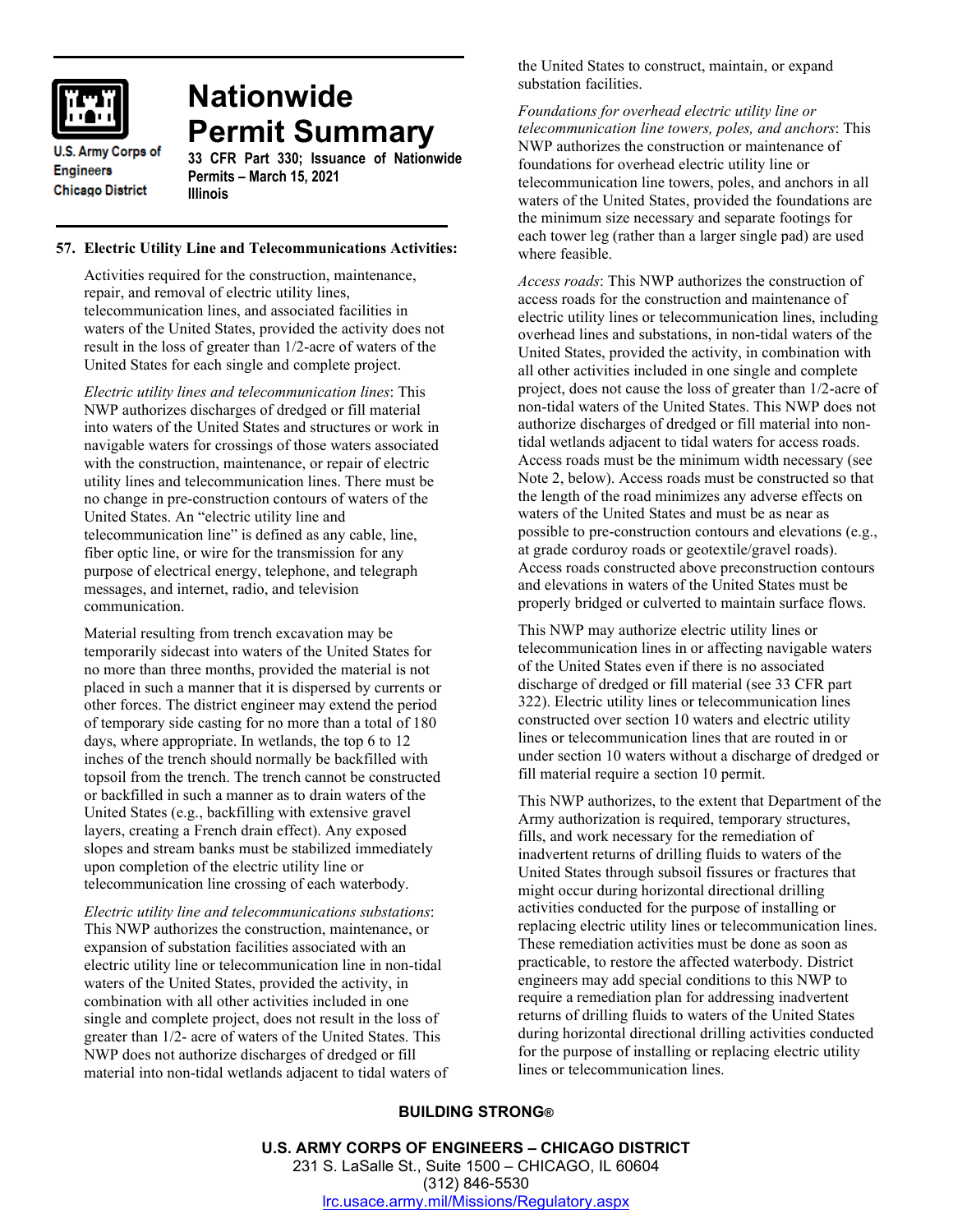This NWP also authorizes temporary structures, fills, and work, including the use of temporary mats, necessary to conduct the electric utility line activity. Appropriate measures must be taken to maintain normal downstream flows and minimize flooding to the maximum extent practicable, when temporary structures, work, and discharges of dredged or fill material, including cofferdams, are necessary for construction activities, access fills, or dewatering of construction sites. Temporary fills must consist of materials, and be placed in a manner, that will not be eroded by expected high flows. After construction, temporary fills must be removed in their entirety and the affected areas returned to pre-construction elevations. The areas affected by temporary fills must be revegetated, as appropriate.

**Notification**: The permittee must submit a preconstruction notification to the district engineer prior to commencing the activity if: (1) a section 10 permit is required; or (2) the discharge will result in the loss of greater than 1/10-acre of waters of the United States. (See general condition 32.) (Authorities: Sections 10 and 404)

**Note 1:** Where the electric utility line is constructed, installed, or maintained in navigable waters of the United States (i.e., section 10 waters) within the coastal United States, the Great Lakes, and United States territories, a copy of the NWP verification will be sent by the Corps to the National Oceanic and Atmospheric Administration (NOAA), National Ocean Service (NOS), for charting the electric utility line to protect navigation.

**Note 2:** For electric utility line or telecommunications activities crossing a single waterbody more than one time at separate and distant locations, or multiple waterbodies at separate and distant locations, each crossing is considered a single and complete project for purposes of NWP authorization. Electric utility line and telecommunications activities must comply with 33 CFR 330.6(d).

**Note 3:** Electric utility lines or telecommunication lines consisting of aerial electric power transmission lines crossing navigable waters of the United States (which are defined at 33 CFR part 329) must comply with the applicable minimum clearances specified in 33 CFR  $322.5(i)$ .

**Note 4:** Access roads used for both construction and maintenance may be authorized, provided they meet the terms and conditions of this NWP. Access roads used solely for construction of the electric utility line or telecommunication line must be removed upon completion of the work, in accordance with the requirements for temporary fills.

**Note 5:** This NWP authorizes electric utility line and telecommunication line maintenance and repair activities that do not qualify for the Clean Water Act section 404(f) exemption for maintenance of currently serviceable fills or fill structures.

**Note 6:** For overhead electric utility lines and telecommunication lines authorized by this NWP, a copy of the PCN and NWP verification will be provided by the Corps to the Department of Defense Siting Clearinghouse, which will evaluate potential effects on military activities.

**Note 7**: For activities that require pre-construction notification, the PCN must include any other NWP(s), regional general permit(s), or individual permit(s) used or intended to be used to authorize any part of the proposed project or any related activity, including other separate and distant crossings that require Department of the Army authorization but do not require pre-construction notification (see paragraph (b)(4) of general condition 32). The district engineer will evaluate the PCN in accordance with Section D, "District Engineer's Decision." The district engineer may require mitigation to ensure that the authorized activity results in no more than minimal individual and cumulative adverse environmental effects (see general condition 23).

## A. **Regional Conditions**

 $\Box$  1. For NWP 12, NWP 57, and NWP 58, pre-construction notification is required in accordance with General Condition 32 for the following activities;

 $\Box$  (a) activities that involve mechanized land clearing in a forested wetland for the utility line right-of-way;

 $\Box$  (b) utility lines placed within, and parallel to or along a jurisdictional stream bed.

 $\Box$  2. Pre-construction notification in accordance with General Condition 32 is required for all proposed projects that result in the loss of greater than 300 linear feet of stream bed.

 $\Box$  3. Any bank stabilization activity involving a method that protrudes from the bank contours, such as jetties, stream barbs, and/or weirs, will require a pre-construction notification in accordance with General Condition 32.

## B. **Nationwide Permit General Conditions**

Note: To qualify for NWP authorization, the prospective permittee must comply with the following general conditions, as applicable, in addition to any regional or case-specific conditions imposed by the division engineer or district engineer. Prospective permittees should contact the appropriate Corps district office to determine if regional conditions have been imposed on an NWP. Prospective permittees should also contact the appropriate Corps district office to determine the status of Clean Water Act Section 401 water quality certification and/or Coastal Zone Management Act consistency for an NWP. Every person who may wish to obtain permit authorization under one or more NWPs, or who is currently relying on an existing or prior permit authorization under one or more NWPs, has been and is on notice that all of the provisions of 33 CFR 330.1 through 330.6 apply to every NWP authorization. Note especially 33 CFR 330.5 relating to the modification, suspension, or revocation of any NWP authorization.

## 1. **Navigation**.

 $\Box$  (a) No activity may cause more than a minimal adverse effect on navigation.

 $\Box$  (b) Any safety lights and signals prescribed by the U.S. Coast Guard, through regulations or otherwise, must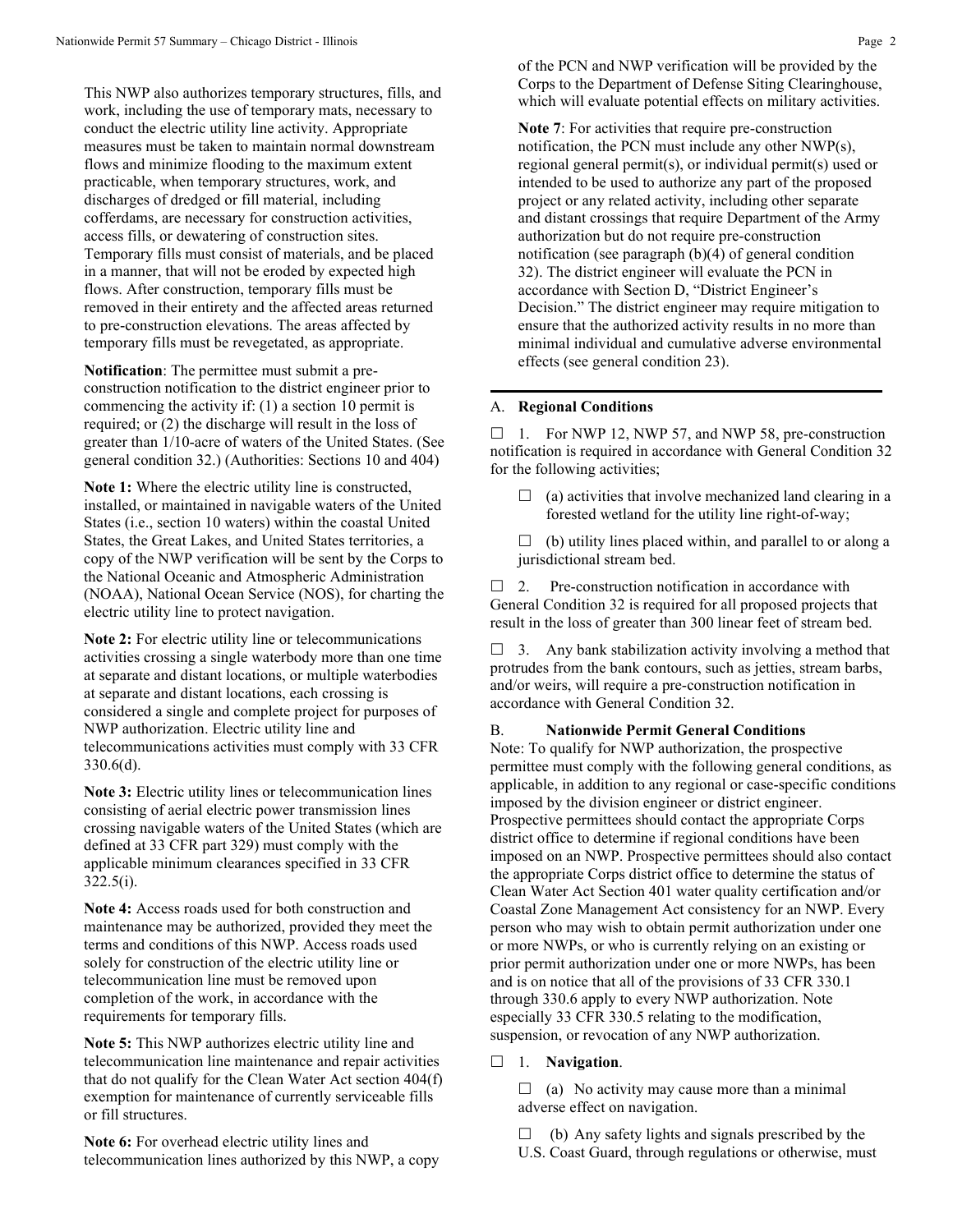be installed and maintained at the permittee's expense on authorized facilities in navigable waters of the United States.

 $\Box$  (c) The permittee understands and agrees that, if future operations by the United States require the removal, relocation, or other alteration, of the structure or work herein authorized, or if, in the opinion of the Secretary of the Army or his authorized representative, said structure or work shall cause unreasonable obstruction to the free navigation of the navigable waters, the permittee will be required, upon due notice from the Corps of Engineers, to remove, relocate, or alter the structural work or obstructions caused thereby, without expense to the United States. No claim shall be made against the United States on account of any such removal or alteration.

□ 2. **Aquatic Life Movements.** No activity may substantially disrupt the necessary life cycle movements of those species of aquatic life indigenous to the waterbody, including those species that normally migrate through the area, unless the activity's primary purpose is to impound water. All permanent and temporary crossings of waterbodies shall be suitably culverted, bridged, or otherwise designed and constructed to maintain low flows to sustain the movement of those aquatic species. If a bottomless culvert cannot be used, then the crossing should be designed and constructed to minimize adverse effects to aquatic life movements.

 3. **Spawning Areas**. Activities in spawning areas during spawning seasons must be avoided to the maximum extent practicable. Activities that result in the physical destruction (e.g., through excavation, fill, or downstream smothering by substantial turbidity) of an important spawning area are not authorized.

 4. **Migratory Bird Breeding Areas.** Activities in waters of the United States that serve as breeding areas for migratory birds must be avoided to the maximum extent practicable.

 5. **Shellfish Beds**. No activity may occur in areas of concentrated shellfish populations, unless the activity is directly related to a shellfish harvesting activity authorized by NWPs 4 and 48, or is a shellfish seeding or habitat restoration activity authorized by NWP 27.

 6. **Suitable Material**. No activity may use unsuitable material (e.g., trash, debris, car bodies, asphalt, etc.). Material used for construction or discharged must be free from toxic pollutants in toxic amounts (see section 307 of the Clean Water Act).

 7. **Water Supply Intakes**. No activity may occur in the proximity of a public water supply intake, except where the activity is for the repair or improvement of public water supply intake structures or adjacent bank stabilization.

 8. **Adverse Effects from Impoundments**. If the activity creates an impoundment of water, adverse effects to the aquatic system due to accelerating the passage of water, and/or restricting its flow must be minimized to the maximum extent practicable.

 9. **Management of Water Flows**. To the maximum extent practicable, the pre-construction course, condition, capacity, and

location of open waters must be maintained for each activity, including stream channelization, storm water management activities, and temporary and permanent road crossings, except as provided below. The activity must be constructed to withstand expected high flows. The activity must not restrict or impede the passage of normal or high flows, unless the primary purpose of the activity is to impound water or manage high flows. The activity may alter the pre-construction course, condition, capacity, and location of open waters if it benefits the aquatic environment (e.g., stream restoration or relocation activities).

 10. **Fills Within 100-Year Floodplains**. The activity must comply with applicable FEMA-approved state or local floodplain management requirements.

□ 11. **Equipment**. Heavy equipment working in wetlands or mudflats must be placed on mats, or other measures must be taken to minimize soil disturbance.

 12. **Soil Erosion and Sediment Controls**. Appropriate soil erosion and sediment controls must be used and maintained in effective operating condition during construction, and all exposed soil and other fills, as well as any work below the ordinary high water mark or high tide line, must be permanently stabilized at the earliest practicable date. Permittees are encouraged to perform work within waters of the United States during periods of low-flow or no-flow, or during low tides.

 13. **Removal of Temporary Fills**. Temporary structures must be removed, to the maximum extent practicable, after their use has been discontinued. Temporary fills must be removed in their entirety and the affected areas returned to pre-construction elevations. The affected areas must be revegetated, as appropriate.

 14. **Proper Maintenance**. Any authorized structure or fill shall be properly maintained, including maintenance to ensure public safety and compliance with applicable NWP general conditions, as well as any activity-specific conditions added by the district engineer to an NWP authorization.

 15. **Single and Complete Project**. The activity must be a single and complete project. The same NWP cannot be used more than once for the same single and complete project.

16. **Wild and Scenic Rivers**.

 $\Box$  (a) No NWP activity may occur in a component of the National Wild and Scenic River System, or in a river officially designated by Congress as a "study river" for possible inclusion in the system while the river is in an official study status, unless the appropriate Federal agency with direct management responsibility for such river, has determined in writing that the proposed activity will not adversely affect the Wild and Scenic River designation or study status.

 $\Box$  (b) If a proposed NWP activity will occur in a component of the National Wild and Scenic River System, or in a river officially designated by Congress as a "study river" for possible inclusion in the system while the river is in an official study status, the permittee must submit a preconstruction notification (see general condition 32). The district engineer will coordinate the PCN with the Federal agency with direct management responsibility for that river. Permittees shall not begin the NWP activity until notified by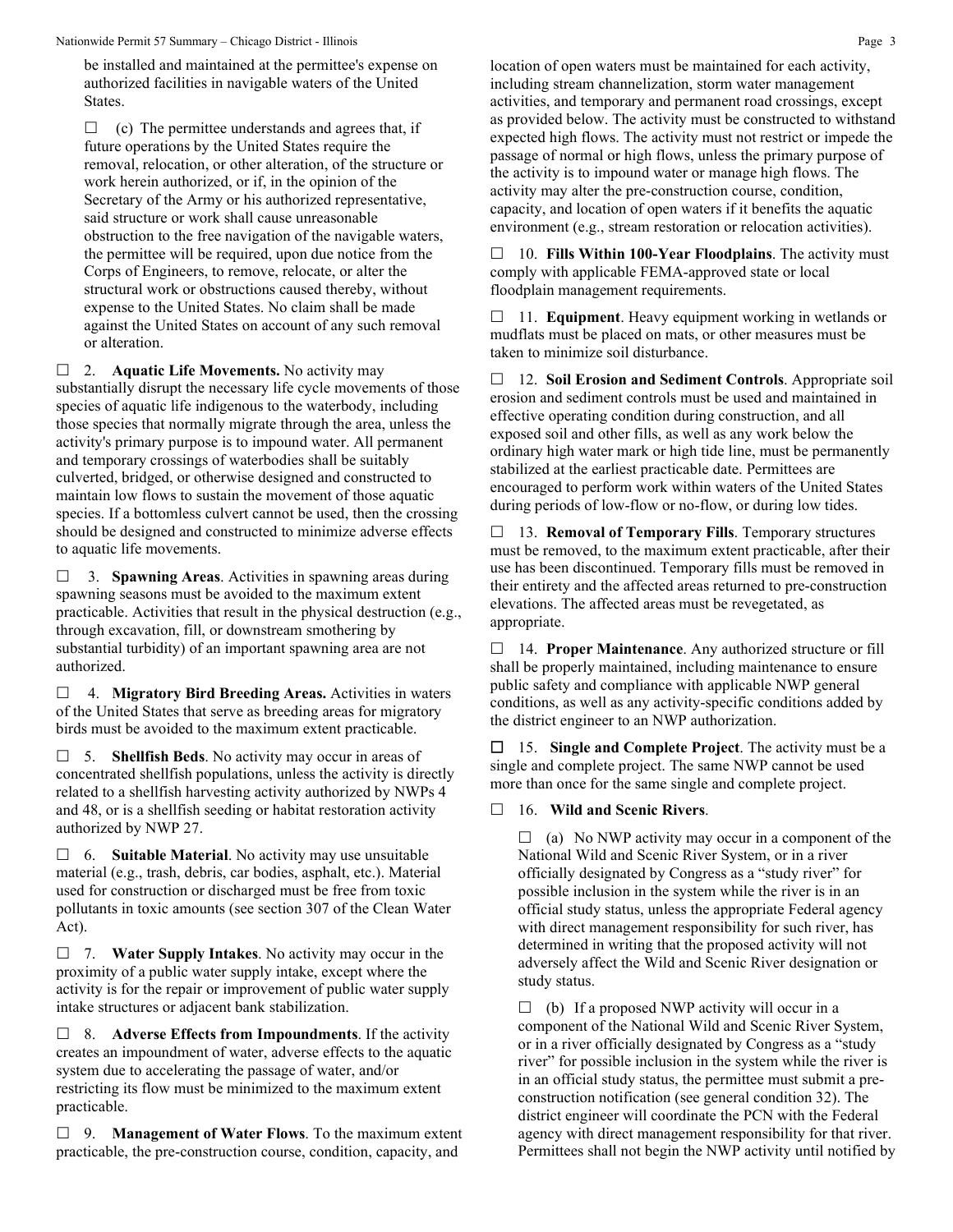the district engineer that the Federal agency with direct management responsibility for that river has determined in writing that the proposed NWP activity will not adversely affect the Wild and Scenic River designation or study status.

 $\Box$  (c) Information on Wild and Scenic Rivers may be obtained from the appropriate Federal land management agency responsible for the designated Wild and Scenic River or study river (e.g., National Park Service, U.S. Forest Service, Bureau of Land Management, U.S. Fish and Wildlife Service). Information on these rivers is also available at: http://www.rivers.gov/.

 17. **Tribal Rights**. No activity or its operation may impair reserved tribal rights, including, but not limited to, reserved water rights and treaty fishing and hunting rights.

### 18. **Endangered Species**.

 $\Box$  (a) No activity is authorized under any NWP which is likely to directly or indirectly jeopardize the continued existence of a threatened or endangered species or a species proposed for such designation, as identified under the Federal Endangered Species Act (ESA), or which will directly or indirectly destroy or adversely modify the critical habitat of such species. No activity is authorized under any NWP which "may affect" a listed species or critical habitat, unless ESA section 7 consultation addressing the consequences of the proposed activity on listed species or critical habitat has been completed. See 50 CFR 402.02 for the definition of "effects of the action" for the purposes of ESA section 7 consultation, as well as 50 CFR 402.17, which provides further explanation under ESA section 7 regarding "activities that are reasonably certain to occur" and "consequences caused by the proposed action."

 $\Box$  (b) Federal agencies should follow their own procedures for complying with the requirements of the ESA (see 33 CFR 330.4 $(f)(1)$ ). If pre-construction notification is required for the proposed activity, the Federal permittee must provide the district engineer with the appropriate documentation to demonstrate compliance with those requirements. The district engineer will verify that the appropriate documentation has been submitted. If the appropriate documentation has not been submitted, additional ESA section 7 consultation may be necessary for the activity and the respective federal agency would be responsible for fulfilling its obligation under section 7 of the ESA.

 $\Box$  (c) Non-federal permittees must submit a preconstruction notification to the district engineer if any listed species (or species proposed for listing) or designated critical habitat (or critical habitat proposed such designation) might be affected or is in the vicinity of the activity, or if the activity is located in designated critical habitat or critical habitat proposed for such designation, and shall not begin work on the activity until notified by the district engineer that the requirements of the ESA have been satisfied and that the activity is authorized. For activities that might affect Federally-listed endangered or threatened species (or species proposed for listing) or designated critical habitat (or critical habitat proposed for such designation), the pre-construction

notification must include the name(s) of the endangered or threatened species (or species proposed for listing) that might be affected by the proposed activity or that utilize the designated critical habitat (or critical habitat proposed for such designation) that might be affected by the proposed activity. The district engineer will determine whether the proposed activity "may affect" or will have "no effect" to listed species and designated critical habitat and will notify the non-Federal applicant of the Corps' determination within 45 days of receipt of a complete preconstruction notification. For activities where the non-Federal applicant has identified listed species (or species proposed for listing) or designated critical habitat (or critical habitat proposed for such designation) that might be affected or is in the vicinity of the activity, and has so notified the Corps, the applicant shall not begin work until the Corps has provided notification that the proposed activity will have "no effect" on listed species (or species proposed for listing or designated critical habitat (or critical habitat proposed for such designation), or until ESA section 7 consultation or conference has been completed. If the non-Federal applicant has not heard back from the Corps within 45 days, the applicant must still wait for notification from the Corps.

 $\Box$  (d) As a result of formal or informal consultation with the FWS or NMFS the district engineer may add species-specific permit conditions to the NWPs.

 $\Box$  (e) Authorization of an activity by an NWP does not authorize the "take" of a threatened or endangered species as defined under the ESA. In the absence of separate authorization (e.g., an ESA Section 10 Permit, a Biological Opinion with "incidental take" provisions, etc.) from the FWS or the NMFS, the Endangered Species Act prohibits any person subject to the jurisdiction of the United States to take a listed species, where "take" means to harass, harm, pursue, hunt, shoot, wound, kill, trap, capture, or collect, or to attempt to engage in any such conduct. The word "harm" in the definition of "take" means an act which actually kills or injures wildlife. Such an act may include significant habitat modification or degradation where it actually kills or injures wildlife by significantly impairing essential behavioral patterns, including breeding, feeding or sheltering.

 $\Box$  (f) If the non-federal permittee has a valid ESA section  $10(a)(1)(B)$  incidental take permit with an approved Habitat Conservation Plan for a project or a group of projects that includes the proposed NWP activity, the non-federal applicant should provide a copy of that ESA section  $10(a)(1)(B)$  permit with the PCN required by paragraph (c) of this general condition. The district engineer will coordinate with the agency that issued the ESA section  $10(a)(1)(B)$  permit to determine whether the proposed NWP activity and the associated incidental take were considered in the internal ESA section 7 consultation conducted for the ESA section  $10(a)(1)(B)$  permit. If that coordination results in concurrence from the agency that the proposed NWP activity and the associated incidental take were considered in the internal ESA section 7 consultation for the ESA section  $10(a)(1)(B)$  permit, the district engineer does not need to conduct a separate ESA section 7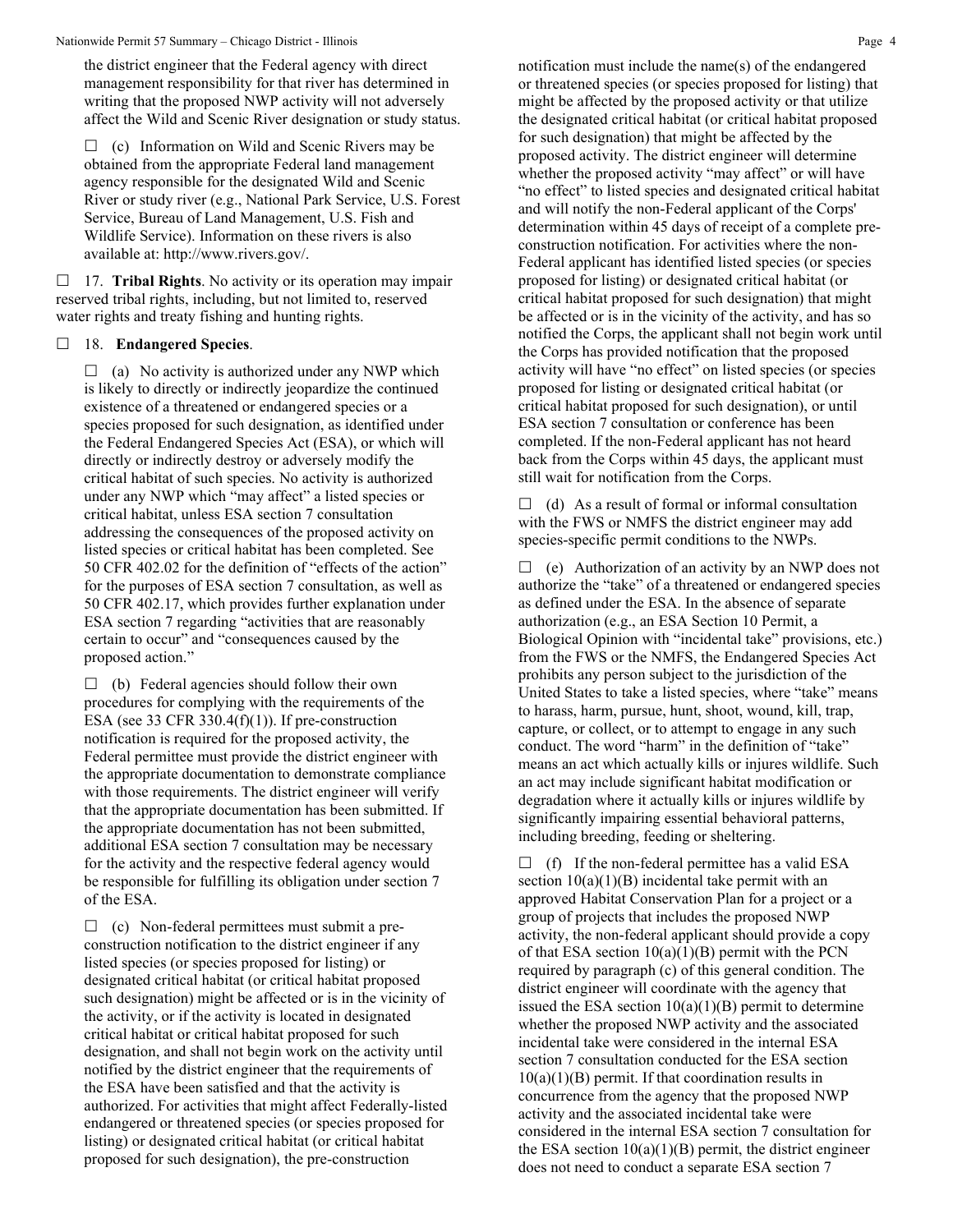consultation for the proposed NWP activity. The district engineer will notify the non-federal applicant within 45 days of receipt of a complete pre-construction notification whether the ESA section  $10(a)(1)(B)$  permit covers the proposed NWP activity or whether additional ESA section 7 consultation is required.

 $\Box$  (g) Information on the location of threatened and endangered species and their critical habitat can be obtained directly from the offices of the FWS and NMFS or their world wide web pages at http://www.fws.gov/ or http://www.fws.gov/ipac and

http://www.nmfs.noaa.gov/pr/species/esa/ respectively.

 19. **Migratory Birds and Bald and Golden Eagles**. The permittee is responsible for ensuring that an action authorized by NWP complies with the Migratory Bird Treaty Act and the Bald and Golden Eagle Protection Act. The permittee is responsible for contacting the appropriate local office of the U.S. Fish and Wildlife Service to determine what measures, if any, are necessary or appropriate to reduce adverse effects to migratory birds or eagles, including whether "incidental take" permits are necessary and available under the Migratory Bird Treaty Act or Bald and Golden Eagle Protection Act for a particular activity.

20. **Historic Properties**.

 $\Box$  (a) No activity is authorized under any NWP which may have the potential to cause effects to properties listed, or eligible for listing, in the National Register of Historic Places until the requirements of Section 106 of the National Historic Preservation Act (NHPA) have been satisfied.

 $\Box$  (b) Federal permittees should follow their own procedures for complying with the requirements of section 106 of the National Historic Preservation Act (see 33 CFR 330.4 $(g)(1)$ ). If pre-construction notification is required for the proposed NWP activity, the Federal permittee must provide the district engineer with the appropriate documentation to demonstrate compliance with those requirements. The district engineer will verify that the appropriate documentation has been submitted. If the appropriate documentation is not submitted, then additional consultation under section 106 may be necessary. The respective federal agency is responsible for fulfilling its obligation to comply with section 106.

 $\Box$  (c) Non-federal permittees must submit a preconstruction notification to the district engineer if the NWP activity might have the potential to cause effects to any historic properties listed on, determined to be eligible for listing on, or potentially eligible for listing on the National Register of Historic Places, including previously unidentified properties. For such activities, the preconstruction notification must state which historic properties might have the potential to be affected by the proposed NWP activity or include a vicinity map indicating the location of the historic properties or the potential for the presence of historic properties. Assistance regarding information on the location of, or potential for, the presence of historic properties can be sought from the State Historic Preservation Officer, Tribal Historic Preservation Officer, or designated tribal representative, as appropriate, and the National Register

of Historic Places (see 33 CFR 330.4(g)). When reviewing pre-construction notifications, district engineers will comply with the current procedures for addressing the requirements of section 106 of the National Historic Preservation Act. The district engineer shall make a reasonable and good faith effort to carry out appropriate identification efforts commensurate with potential impacts, which may include background research, consultation, oral history interviews, sample field investigation, and/or field survey. Based on the information submitted in the PCN and these identification efforts, the district engineer shall determine whether the proposed NWP activity has the potential to cause effects on the historic properties. Section 106 consultation is not required when the district engineer determines that the activity does not have the potential to cause effects on historic properties (see 36 CFR 800.3(a)). Section 106 consultation is required when the district engineer determines that the activity has the potential to cause effects on historic properties. The district engineer will conduct consultation with consulting parties identified under 36 CFR 800.2(c) when he or she makes any of the following effect determinations for the purposes of section 106 of the NHPA: No historic properties affected, no adverse effect, or adverse effect.

 $\Box$  (d) Where the non-Federal applicant has identified historic properties on which the proposed NWP activity might have the potential to cause effects and has so notified the Corps, the non-Federal applicant shall not begin the activity until notified by the district engineer either that the activity has no potential to cause effects to historic properties or that NHPA section 106 consultation has been completed. For non-federal permittees, the district engineer will notify the prospective permittee within 45 days of receipt of a complete pre-construction notification whether NHPA section 106 consultation is required. If NHPA section 106 consultation is required, the district engineer will notify the non-Federal applicant that he or she cannot begin the activity until section 106 consultation is completed. If the non-Federal applicant has not heard back from the Corps within 45 days, the applicant must still wait for notification from the Corps.

 $\Box$  (e) Prospective permittees should be aware that section 110k of the NHPA (54 U.S.C. 306113) prevents the Corps from granting a permit or other assistance to an applicant who, with intent to avoid the requirements of section 106 of the NHPA, has intentionally significantly adversely affected a historic property to which the permit would relate, or having legal power to prevent it, allowed such significant adverse effect to occur, unless the Corps, after consultation with the Advisory Council on Historic Preservation (ACHP), determines that circumstances justify granting such assistance despite the adverse effect created or permitted by the applicant. If circumstances justify granting the assistance, the Corps is required to notify the ACHP and provide documentation specifying the circumstances, the degree of damage to the integrity of any historic properties affected, and proposed mitigation. This documentation must include any views obtained from the applicant, SHPO/THPO, appropriate Indian tribes if the undertaking occurs on or affects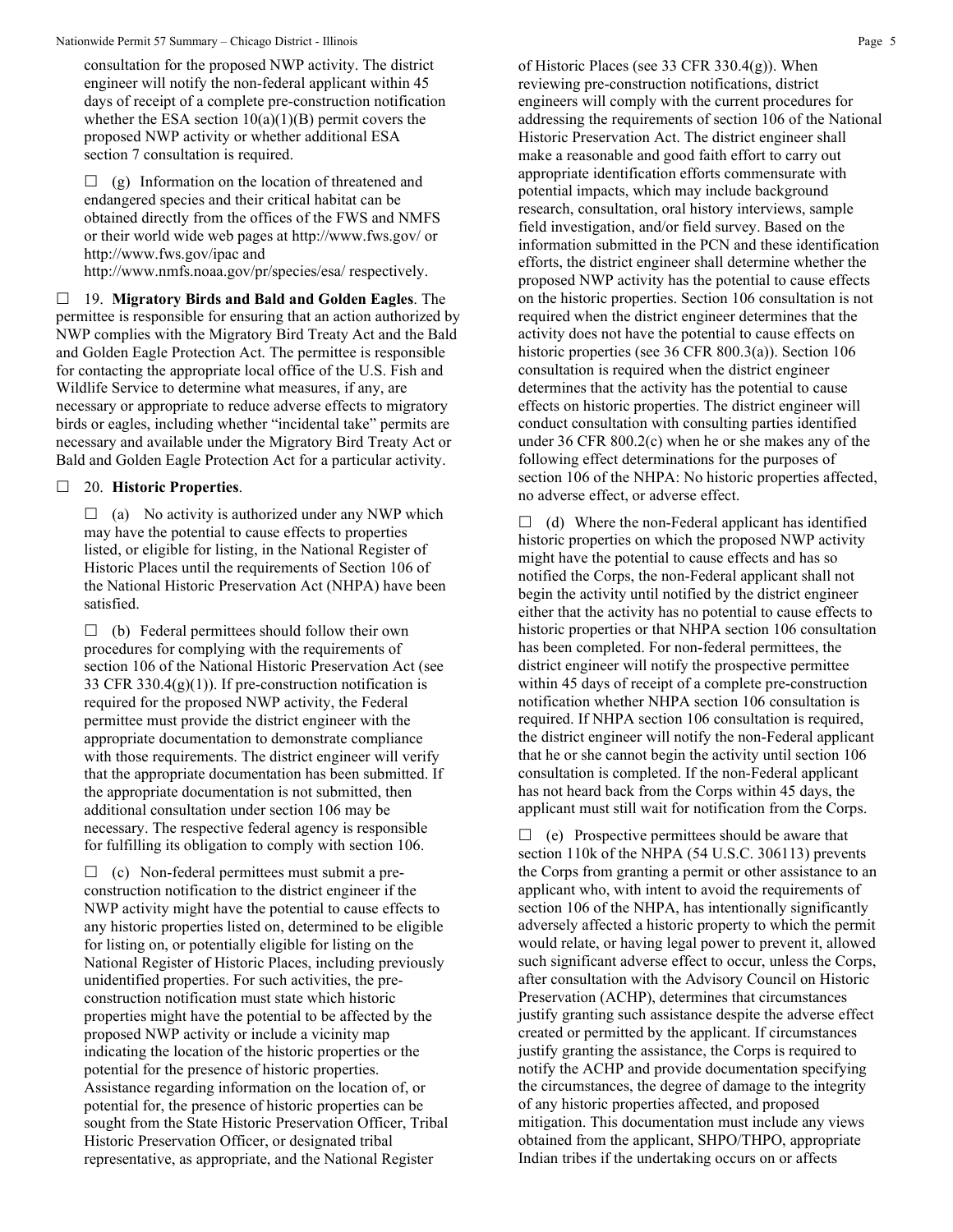historic properties on tribal lands or affects properties of interest to those tribes, and other parties known to have a legitimate interest in the impacts to the permitted activity on historic properties.

 21. **Discovery of Previously Unknown Remains and Artifacts**. Permittees that discover any previously unknown historic, cultural or archeological remains and artifacts while accomplishing the activity authorized by NWP, they must immediately notify the district engineer of what they have found, and to the maximum extent practicable, avoid construction activities that may affect the remains and artifacts until the required coordination has been completed. The district engineer will initiate the Federal, Tribal, and state coordination required to determine if the items or remains warrant a recovery effort or if the site is eligible for listing in the National Register of Historic Places.

 **22. Designated Critical Resource Waters**. Critical resource waters include, NOAA-managed marine sanctuaries and marine monuments, and National Estuarine Research Reserves. The district engineer may designate, after notice and opportunity for public comment, additional waters officially designated by a state as having particular environmental or ecological significance, such as outstanding national resource waters or state natural heritage sites. The district engineer may also designate additional critical resource waters after notice and opportunity for public comment.

 $\Box$  (a) Discharges of dredged or fill material into waters of the United States are not authorized by NWPs 7, 12, 14, 16, 17, 21, 29, 31, 35, 39, 40, 42, 43, 44, 49, 50, 51, 52, 57, and 58 for any activity within, or directly affecting, critical resource waters, including wetlands adjacent to such waters.

 $\Box$  (b) For NWPs 3, 8, 10, 13, 15, 18, 19, 22, 23, 25, 27, 28, 30, 33, 34, 36, 37, 38, and 54, notification is required in accordance with general condition 32, for any activity proposed by permittees in the designated critical resource waters including wetlands adjacent to those waters. The district engineer may authorize activities under these NWPs only after she or he determines that the impacts to the critical resource waters will be no more than minimal.

 **23. Mitigation**. The district engineer will consider the following factors when determining appropriate and practicable mitigation necessary to ensure that the individual and cumulative adverse environmental effects are no more than minimal:

 $\Box$  (a) The activity must be designed and constructed to avoid and minimize adverse effects, both temporary and permanent, to waters of the United States to the maximum extent practicable at the project site (i.e., on site).

 $\Box$  (b) Mitigation in all its forms (avoiding, minimizing, rectifying, reducing, or compensating for resource losses) will be required to the extent necessary to ensure that the individual and cumulative adverse environmental effects are no more than minimal.

 $\Box$  (c) Compensatory mitigation at a minimum one-forone ratio will be required for all wetland losses that exceed 1/10-acre and require pre-construction notification, unless the district engineer determines in writing that either some other form of mitigation would

be more environmentally appropriate or the adverse environmental effects of the proposed activity are no more than minimal, and provides an activity-specific waiver of this requirement. For wetland losses of 1/10 acre or less that require pre-construction notification, the district engineer may determine on a case-by-case basis that compensatory mitigation is required to ensure that the activity results in only minimal adverse environmental effects.

 $\Box$  (d) (d) Compensatory mitigation at a minimum onefor-one ratio will be required for all losses of stream bed that exceed 3/100-acre and require pre-construction notification, unless the district engineer determines in writing that either some other form of mitigation would be more environmentally appropriate or the adverse environmental effects of the proposed activity are no more than minimal, and provides an activity-specific waiver of this requirement. This compensatory mitigation requirement may be satisfied through the restoration or enhancement of riparian areas next to streams in accordance with paragraph (e) of this general condition. For losses of stream bed of 3/100-acre or less that require pre-construction notification, the district engineer may determine on a case-by-case basis that compensatory mitigation is required to ensure that the activity results in only minimal adverse environmental effects. Compensatory mitigation for losses of streams should be provided, if practicable, through stream rehabilitation, enhancement, or preservation, since streams are difficultto-replace resources (see  $33 \text{ CFR } 332.3(e)(3)$ ).

 $\Box$  (e) Compensatory mitigation plans for NWP activities in or near streams or other open waters will normally include a requirement for the restoration or enhancement, maintenance, and legal protection (e.g., conservation easements) of riparian areas next to open waters. In some cases, the restoration or maintenance/protection of riparian areas may be the only compensatory mitigation required. If restoring riparian areas involves planting vegetation, only native species should be planted. The width of the required riparian area will address documented water quality or aquatic habitat loss concerns. Normally, the riparian area will be 25 to 50 feet wide on each side of the stream, but the district engineer may require slightly wider riparian areas to address documented water quality or habitat loss concerns. If it is not possible to restore or maintain/protect a riparian area on both sides of a stream, or if the waterbody is a lake or coastal waters, then restoring or maintaining/protecting a riparian area along a single bank or shoreline may be sufficient.

Where both wetlands and open waters exist on the project site, the district engineer will determine the appropriate compensatory mitigation (e.g., riparian areas and/or wetlands compensation) based on what is best for the aquatic environment on a watershed basis. In cases where riparian areas are determined to be the most appropriate form of minimization or compensatory mitigation, the district engineer may waive or reduce the requirement to provide wetland compensatory mitigation for wetland losses.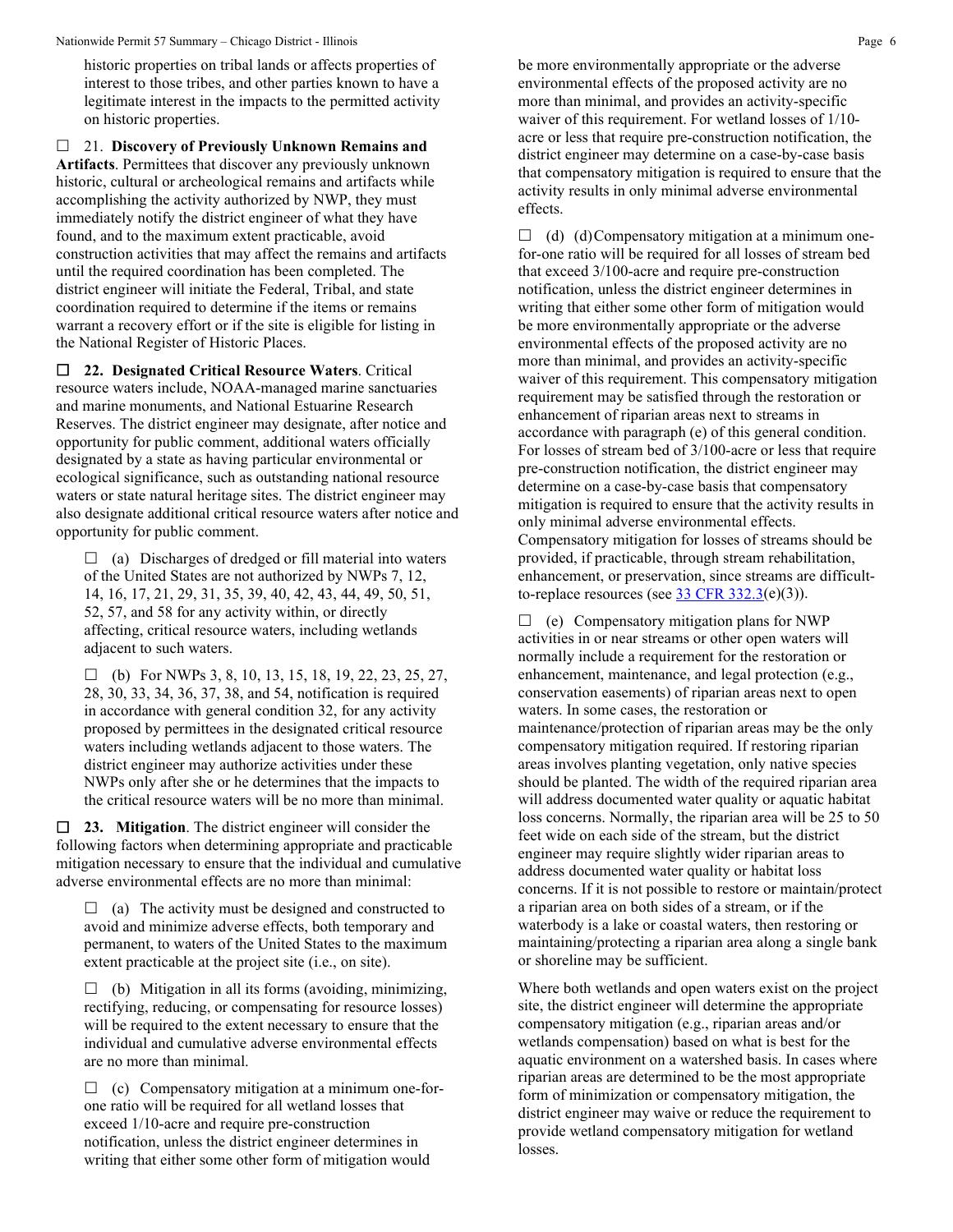$\Box$  (f) Compensatory mitigation projects provided to offset losses of aquatic resources must comply with the applicable provisions of 33 CFR part 332.

 $\Box$  (1) The prospective permittee is responsible for proposing an appropriate compensatory mitigation option if compensatory mitigation is necessary to ensure that the activity results in no more than minimal adverse environmental effects. For the NWPs, the preferred mechanism for providing compensatory mitigation is mitigation bank credits or in-lieu fee program credits (see 33 CFR 332.3(b)(2) and (3)). However, if an appropriate number and type of mitigation bank or in-lieu credits are not available at the time the PCN is submitted to the district engineer, the district engineer may approve the use of permittee-responsible mitigation.

 $\Box$  (2) The amount of compensatory mitigation required by the district engineer must be sufficient to ensure that the authorized activity results in no more than minimal individual and cumulative adverse environmental effects (see 33 CFR 330.1(e)(3)). (See also 33 CFR 332.3(f).)

 $\Box$  (3) Since the likelihood of success is greater and the impacts to potentially valuable uplands are reduced, aquatic resource restoration should be the first compensatory mitigation option considered for permittee-responsible mitigation.

 $\Box$  (4) If permittee-responsible mitigation is the proposed option, the prospective permittee is responsible for submitting a mitigation plan. A conceptual or detailed mitigation plan may be used by the district engineer to make the decision on the NWP verification request, but a final mitigation plan that addresses the applicable requirements of 33 CFR  $332.4(c)(2)$  through (14) must be approved by the district engineer before the permittee begins work in waters of the United States, unless the district engineer determines that prior approval of the final mitigation plan is not practicable or not necessary to ensure timely completion of the required compensatory mitigation (see 33 CFR 332.3(k)(3)).

 $\Box$  (5) If mitigation bank or in-lieu fee program credits are the proposed option, the mitigation plan needs to address only the baseline conditions at the impact site and the number of credits to be provided (see 33 CFR 332.4(c)(1)(ii)).

 $\Box$  (6) Compensatory mitigation requirements (e.g., resource type and amount to be provided as compensatory mitigation, site protection, ecological performance standards, monitoring requirements) may be addressed through conditions added to the NWP authorization, instead of components of a compensatory mitigation plan (see 33 CFR  $332.4(c)(1)(ii)$ ).

 $\Box$  (g) Compensatory mitigation will not be used to increase the acreage losses allowed by the acreage limits of the NWPs. For example, if an NWP has an acreage limit of 1/2-acre, it cannot be used to authorize any NWP activity resulting in the loss of greater than 1/2-acre of waters of the United States, even if compensatory mitigation is provided that replaces or restores some of the lost waters. However, compensatory mitigation can and should be used, as necessary, to ensure that an NWP activity already meeting the established acreage limits also satisfies the no more than minimal impact requirement for the NWPs.

 $\Box$  (h) Permittees may propose the use of mitigation banks, in-lieu fee programs, or permittee-responsible mitigation. When developing a compensatory mitigation proposal, the permittee must consider appropriate and practicable options consistent with the framework at 33 CFR 332.3(b). For activities resulting in the loss of marine or estuarine resources, permittee-responsible mitigation may be environmentally preferable if there are no mitigation banks or in-lieu fee programs in the area that have marine or estuarine credits available for sale or transfer to the permittee. For permittee-responsible mitigation, the special conditions of the NWP verification must clearly indicate the party or parties responsible for the implementation and performance of the compensatory mitigation project, and, if required, its long-term management.

 $\Box$  (i) Where certain functions and services of waters of the United States are permanently adversely affected by a regulated activity, such as discharges of dredged or fill material into waters of the United States that will convert a forested or scrub-shrub wetland to a herbaceous wetland in a permanently maintained utility line right-of-way, mitigation may be required to reduce the adverse environmental effects of the activity to the no more than minimal level.

 **24. Safety of Impoundment Structures**. To ensure that all impoundment structures are safely designed, the district engineer may require non-Federal applicants to demonstrate that the structures comply with established state dam safety criteria or have been designed by qualified persons. The district engineer may also require documentation that the design has been independently reviewed by similarly qualified persons, and appropriate modifications made to ensure safety.

## **25. Water Quality**.

 $\Box$  (a) Where the certifying authority (state, authorized tribe, or EPA, as appropriate) has not previously certified compliance of an NWP with CWA section 401, a CWA section 401 water quality certification for the proposed discharge must be obtained or waived (see [33 CFR](https://www.federalregister.gov/select-citation/2021/01/13/33-CFR-330.4)  [330.4\(](https://www.federalregister.gov/select-citation/2021/01/13/33-CFR-330.4)c)). If the permittee cannot comply with all of the conditions of a water quality certification previously issued by certifying authority for the issuance of the NWP, then the permittee must obtain a water quality certification or waiver for the proposed discharge in order for the activity to be authorized by an NWP.

 $\Box$  (b) If the NWP activity requires pre-construction notification and the certifying authority has not previously certified compliance of an NWP with CWA section 401, the proposed discharge is not authorized by an NWP until water quality certification is obtained or waived. If the certifying authority issues a water quality certification for the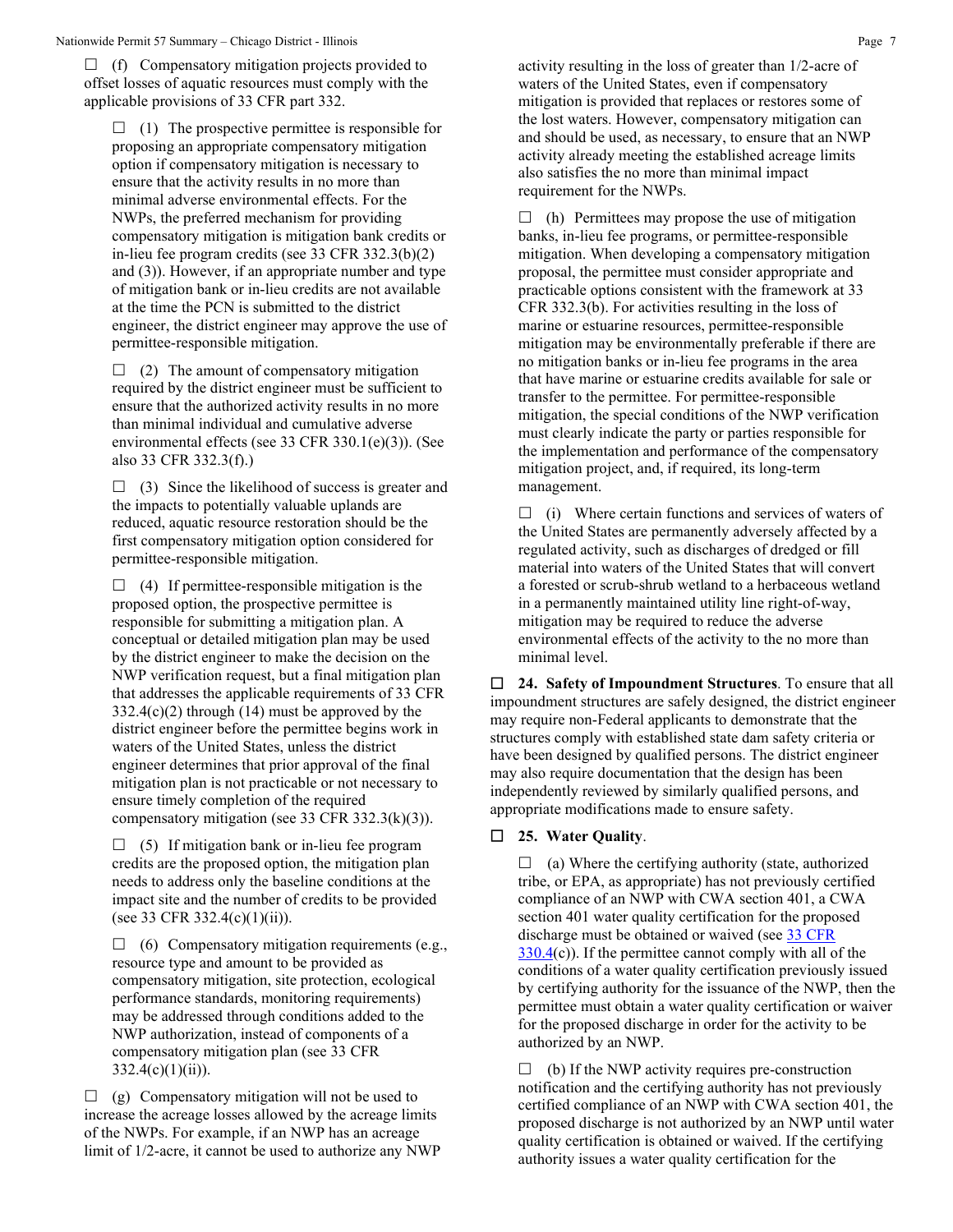proposed discharge, the permittee must submit a copy of the certification to the district engineer. The discharge is not authorized by an NWP until the district engineer has notified the permittee that the water quality certification requirement has been satisfied by the issuance of a water quality certification or a waiver.

 $\Box$  (c) The district engineer or certifying authority may require additional water quality management measures to ensure that the authorized activity does not result in more than minimal degradation of water quality.

 **26. Coastal Zone Management**. In coastal states where an NWP has not previously received a state coastal zone management consistency concurrence, an individual state coastal zone management consistency concurrence must be obtained, or a presumption of concurrence must occur (see 33 CFR 330.4(d)). If the permittee cannot comply with all of the conditions of a coastal zone management consistency concurrence previously issued by the state, then the permittee must obtain an individual coastal zone management consistency concurrence or presumption of concurrence in order for the activity to be authorized by NWP. The district engineer or a state may require additional measures to ensure that the authorized activity is consistent with state coastal zone management requirements.

 **27. Regional and Case-By-Case Conditions**. The activity must comply with any regional conditions that may have been added by the Division Engineer (see 33 CFR 330.4(e)) and with any case specific conditions added by the Corps or by the state, Indian Tribe, or U.S. EPA in its CWA section 401 Water Quality Certification, or by the state in its Coastal Zone Management Act consistency determination.

 **28. Use of Multiple Nationwide Permits**. The use of more than one NWP for a single and complete project is authorized, subject to the following restrictions:

 $\Box$  (a) If only one of the NWPs used to authorize the single and complete project has a specified acreage limit, the acreage loss of waters of the United States cannot exceed the acreage limit of the NWP with the highest specified acreage limit. For example, if a road crossing over tidal waters is constructed under NWP 14, with associated bank stabilization authorized by NWP 13, the maximum acreage loss of waters of the United States for the total project cannot exceed 1/3-acre.

 $\Box$  (b) If one or more of the NWPs used to authorize the single and complete project has specified acreage limits, the acreage loss of waters of the United States authorized by those NWPs cannot exceed their respective specified acreage limits. For example, if a commercial development is constructed under NWP 39, and the single and complete project includes the filling of an upland ditch authorized by NWP 46, the maximum acreage loss of waters of the United States for the commercial development under NWP 39 cannot exceed 1/2-acre, and the total acreage loss of waters of United States due to the NWP 39 and 46 activities cannot exceed 1 acre.

 **29. Transfer of Nationwide Permit Verifications**. If the permittee sells the property associated with a nationwide permit verification, the permittee may transfer the nationwide permit verification to the new owner by submitting a letter to the

appropriate Corps district office to validate the transfer. A copy of the nationwide permit verification must be attached to the letter, and the letter must contain the following statement and signature:

"When the structures or work authorized by this nationwide permit are still in existence at the time the property is transferred, the terms and conditions of this nationwide permit, including any special conditions, will continue to be binding on the new owner(s) of the property. To validate the transfer of this nationwide permit and the associated liabilities associated with compliance with its terms and conditions, have the transferee sign and date below."

(Transferee)

(Date)

 **30. Compliance Certification**. Each permittee who receives an NWP verification letter from the Corps must provide a signed certification documenting completion of the authorized activity and implementation of any required compensatory mitigation. The success of any required permittee-responsible mitigation, including the achievement of ecological performance standards, will be addressed separately by the district engineer. The Corps will provide the permittee the certification document with the NWP verification letter. The certification document will include:

 $\Box$  (a) A statement that the authorized activity was done in accordance with the NWP authorization, including any general, regional, or activity-specific conditions;

 $\Box$  (b) A statement that the implementation of any required compensatory mitigation was completed in accordance with the permit conditions. If credits from a mitigation bank or in-lieu fee program are used to satisfy the compensatory mitigation requirements, the certification must include the documentation required by 33 CFR 332.3(l)(3) to confirm that the permittee secured the appropriate number and resource type of credits; and

 $\Box$  (c) The signature of the permittee certifying the completion of the activity and mitigation.

The completed certification document must be submitted to the district engineer within 30 days of completion of the authorized activity or the implementation of any required compensatory mitigation, whichever occurs later.

 **31. Activities Affecting Structures or Works Built by the United States.** If an NWP activity also requires review by, or permission from, the Corps pursuant to 33 U.S.C. 408 because it will alter or temporarily or permanently occupy or use a U.S. Army Corps of Engineers (USACE) federally authorized Civil Works project (a "USACE project"), the prospective permittee must submit a pre-construction notification. See paragraph (b)(10) of general condition 32. An activity that requires section 408 permission and/or review is not authorized by NWP until the appropriate Corps office issues the section 408 permission or completes its review to alter, occupy, or use the USACE project, and the district engineer issues a written NWP verification.

## **32. Pre-Construction Notification**.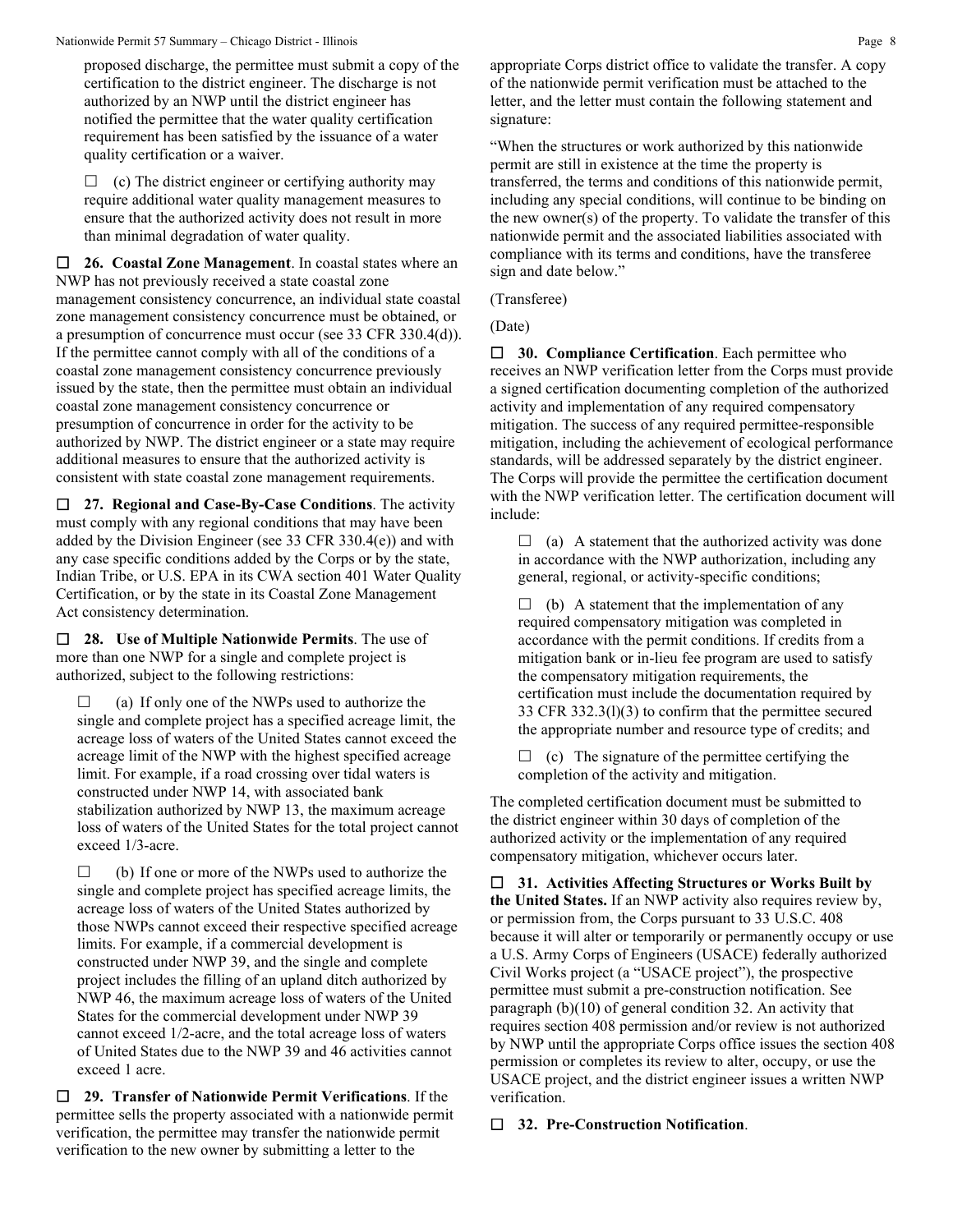$\Box$  (a) **Timing**. Where required by the terms of the NWP, the prospective permittee must notify the district engineer by submitting a pre-construction notification (PCN) as early as possible. The district engineer must determine if the PCN is complete within 30 calendar days of the date of receipt and, if the PCN is determined to be incomplete, notify the prospective permittee within that 30 day period to request the additional information necessary to make the PCN complete. The request must specify the information needed to make the PCN complete. As a general rule, district engineers will request additional information necessary to make the PCN complete only once. However, if the prospective permittee does not provide all of the requested information, then the district engineer will notify the prospective permittee that the PCN is still incomplete and the PCN review process will not commence until all of the requested information has been received by the district engineer. The prospective permittee shall not begin the activity until either:

 $\Box$  (1) He or she is notified in writing by the district engineer that the activity may proceed under the NWP with any special conditions imposed by the district or division engineer; or

 $\Box$  (2) 45 calendar days have passed from the district engineer's receipt of the complete PCN and the prospective permittee has not received written notice from the district or division engineer. However, if the permittee was required to notify the Corps pursuant to general condition 18 that listed species or critical habitat might be affected or are in the vicinity of the activity, or to notify the Corps pursuant to general condition 20 that the activity might have the potential to cause effects to historic properties, the permittee cannot begin the activity until receiving written notification from the Corps that there is "no effect" on listed species or "no potential to cause effects" on historic properties, or that any consultation required under Section 7 of the Endangered Species Act (see 33 CFR 330.4(f)) and/or section 106 of the National Historic Preservation Act (see 33 CFR 330.4(g)) has been completed. If the proposed activity requires a written waiver to exceed specified limits of an NWP, the permittee may not begin the activity until the district engineer issues the waiver. If the district or division engineer notifies the permittee in writing that an individual permit is required within 45 calendar days of receipt of a complete PCN, the permittee cannot begin the activity until an individual permit has been obtained. Subsequently, the permittee's right to proceed under the NWP may be modified, suspended, or revoked only in accordance with the procedure set forth in 33 CFR 330.5(d)(2).

 (b) **Contents of Pre-Construction Notification**. The PCN must be in writing and include the following information:

 $\Box$  (1) Name, address and telephone numbers of the prospective permittee;

 $\Box$  (3) Identify the specific NWP or NWP(s) the prospective permittee wants to use to authorize the proposed activity;

 $\Box$  (4) (i) A description of the proposed activity; the activity's purpose; direct and indirect adverse environmental effects the activity would cause, including the anticipated amount of loss of wetlands, other special aquatic sites, and other waters expected to result from the NWP activity, in acres, linear feet, or other appropriate unit of measure; a description of any proposed mitigation measures intended to reduce the adverse environmental effects caused by the proposed activity; and any other NWP(s), regional general permit(s), or individual permit(s) used or intended to be used to authorize any part of the proposed project or any related activity, including other separate and distant crossings for linear projects that require Department of the Army authorization but do not require pre-construction notification. The description of the proposed activity and any proposed mitigation measures should be sufficiently detailed to allow the district engineer to determine that the adverse environmental effects of the activity will be no more than minimal and to determine the need for compensatory mitigation or other mitigation measures.

 $\Box$  (ii) For linear projects where one or more single and complete crossings require preconstruction notification, the PCN must include the quantity of anticipated losses of wetlands, other special aquatic sites, and other waters for each single and complete crossing of those wetlands, other special aquatic sites, and other waters (including those single and complete crossings authorized by NWP but do not require PCNs). This information will be used by the district engineer to evaluate the cumulative adverse environmental effects of the proposed linear project, and does not change those non-PCN NWP activities into NWP PCNs.

 $\Box$  (iii) Sketches should be provided when necessary to show that the activity complies with the terms of the NWP. (Sketches usually clarify the activity and when provided results in a quicker decision. Sketches should contain sufficient detail to provide an illustrative description of the proposed activity (e.g., a conceptual plan), but do not need to be detailed engineering plans);

 $\Box$  (5) The PCN must include a delineation of wetlands, other special aquatic sites, and other waters, such as lakes and ponds, perennial, and intermittent, on the project site. Wetland delineations must be prepared in accordance with the current method required by the Corps. The permittee may ask the Corps to delineate the special aquatic sites and other waters on the project site, but there may be a delay if the Corps does the delineation, especially if the project site is large or contains many wetlands, other special aquatic sites, and other waters.

 $\Box$  (2) Location of the proposed activity;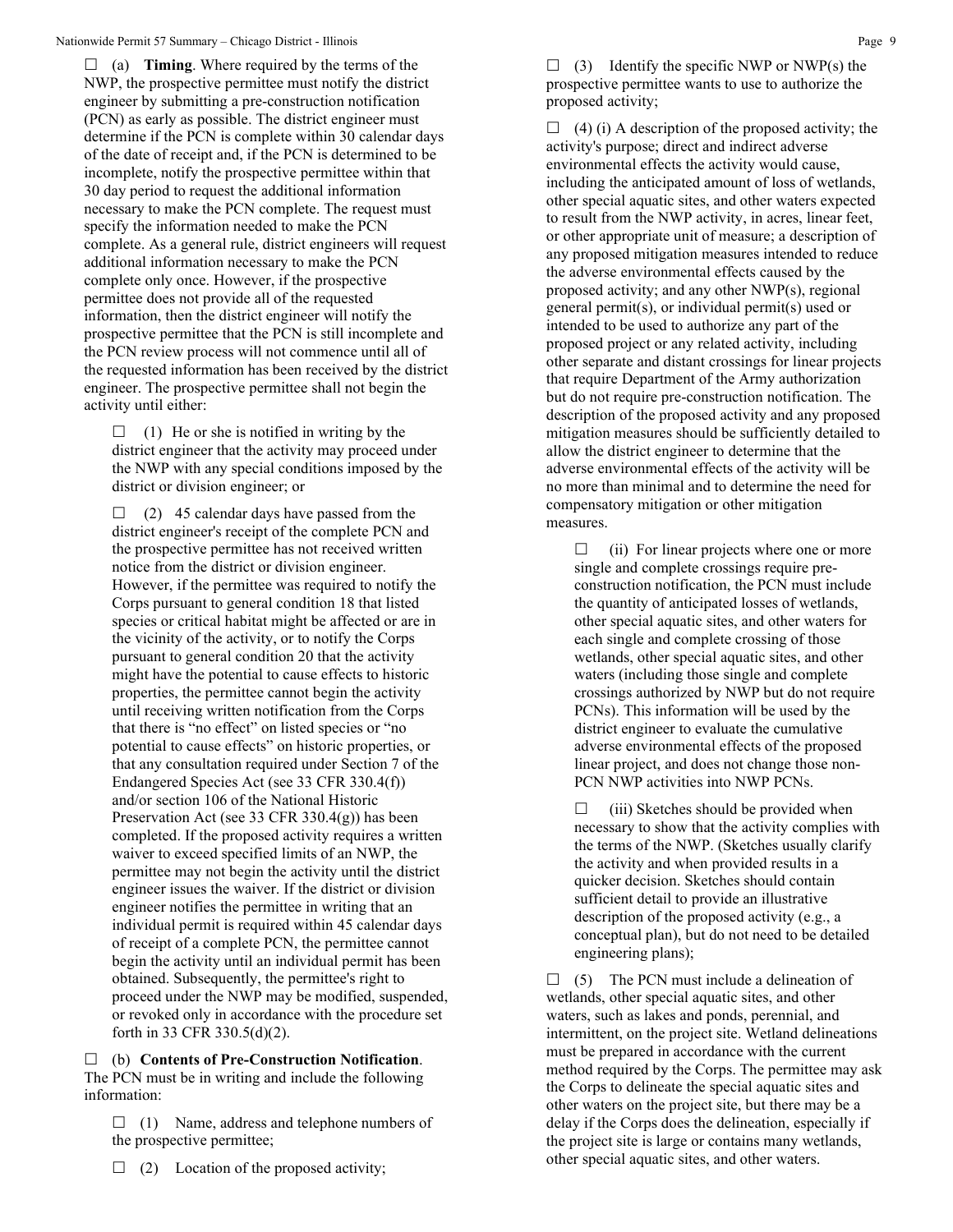Furthermore, the 45-day period will not start until the delineation has been submitted to or completed by the Corps, as appropriate;

 $\Box$  (6) If the proposed activity will result in the loss of greater than 1/10-acre of wetlands or 3/100 acre of stream bed and a PCN is required, the prospective permittee must submit a statement describing how the mitigation requirement will be satisfied, or explaining why the adverse environmental effects are no more than minimal and why compensatory mitigation should not be required. As an alternative, the prospective permittee may submit a conceptual or detailed mitigation plan.

 $\Box$  (7) For non-federal permittees, if any listed species (or species proposed for listing) or designated critical habitat (or critical habitat proposed for such designation) might be affected or is in the vicinity of the activity, or if the activity is located in designated critical habitat (or critical habitat proposed for such designation), the PCN must include the name(s) of those endangered or threatened species (or species proposed for listing) that might be affected by the proposed activity or utilize the designated critical habitat (or critical habitat proposed for such designation) that might be affected by the proposed activity. For NWP activities that require pre-construction notification, Federal permittees must provide documentation demonstrating compliance with the Endangered Species Act;

 $\Box$  (8) For non-federal permittees, if the NWP activity might have the potential to cause effects to a historic property listed on, determined to be eligible for listing on, or potentially eligible for listing on, the National Register of Historic Places, the PCN must state which historic property might have the potential to be affected by the proposed activity or include a vicinity map indicating the location of the historic property. For NWP activities that require preconstruction notification, Federal permittees must provide documentation demonstrating compliance with section 106 of the National Historic Preservation Act;

 $\Box$  (9) For an activity that will occur in a component of the National Wild and Scenic River System, or in a river officially designated by Congress as a "study river" for possible inclusion in the system while the river is in an official study status, the PCN must identify the Wild and Scenic River or the "study river" (see general condition 16); and

 $\Box$  (10) For an NWP activity that requires permission from, or review by, the Corps pursuant to 33 U.S.C. 408 because it will alter or temporarily or permanently occupy or use a U.S. Army Corps of Engineers federally authorized civil works project, the pre-construction notification must include a statement confirming that the project proponent has submitted a written request for section 408

permission from, or review by, the Corps office having jurisdiction over that USACE project.

 (c) **Form of Pre-Construction Notification.** The nationwide permit pre-construction notification form (Form ENG 6082) should be used for NWP PCNs. A letter containing the required information may also be used. Applicants may provide electronic files of PCNs and supporting materials if the district engineer has established tools and procedures for electronic submittals.

(d) **Agency Coordination**:

 $\Box$  (1) The district engineer will consider any comments from Federal and state agencies concerning the proposed activity's compliance with the terms and conditions of the NWPs and the need for mitigation to reduce the activity's adverse environmental effects so that they are no more than minimal.

 $\Box$  (2) Agency coordination is required for:

i) All NWP activities that require preconstruction notification and result in the loss of greater than 1/2-acre of waters of the United States;

ii) NWP 13 activities in excess of 500 linear feet, fills greater than one cubic yard per running foot, or involve discharges of dredged or fill material into special aquatic sites; and

(iii) NWP 54 activities in excess of 500 linear feet, or that extend into the waterbody more than 30 feet from the mean low water line in tidal waters or the ordinary high water mark in the Great Lakes.

 $\Box$  (3) If the proposed activity requires a PCN and will result in a loss of greater than 1/10-acre of wetlands or 3/100-acre of stream bed, the prospective permittee should submit a mitigation proposal with the PCN. Applicants may also propose compensatory mitigation for NWP activities with smaller impacts, or for impacts to other types of waters. The district engineer will consider any proposed compensatory mitigation or other mitigation measures the applicant has included in the proposal in determining whether the net adverse environmental effects of the proposed activity are no more than minimal. The compensatory mitigation proposal may be either conceptual or detailed. If the district engineer determines that the activity complies with the terms and conditions of the NWP and that the adverse environmental effects are no more than minimal, after considering mitigation, the district engineer will notify the permittee and include any activity-specific conditions in the NWP verification the district engineer deems necessary. Conditions for compensatory mitigation requirements must comply with the appropriate provisions at 33 CFR 332.3(k). The district engineer must approve the final mitigation plan before the permittee commences work in waters of the United States, unless the district engineer determines that prior approval of the final mitigation plan is not practicable or not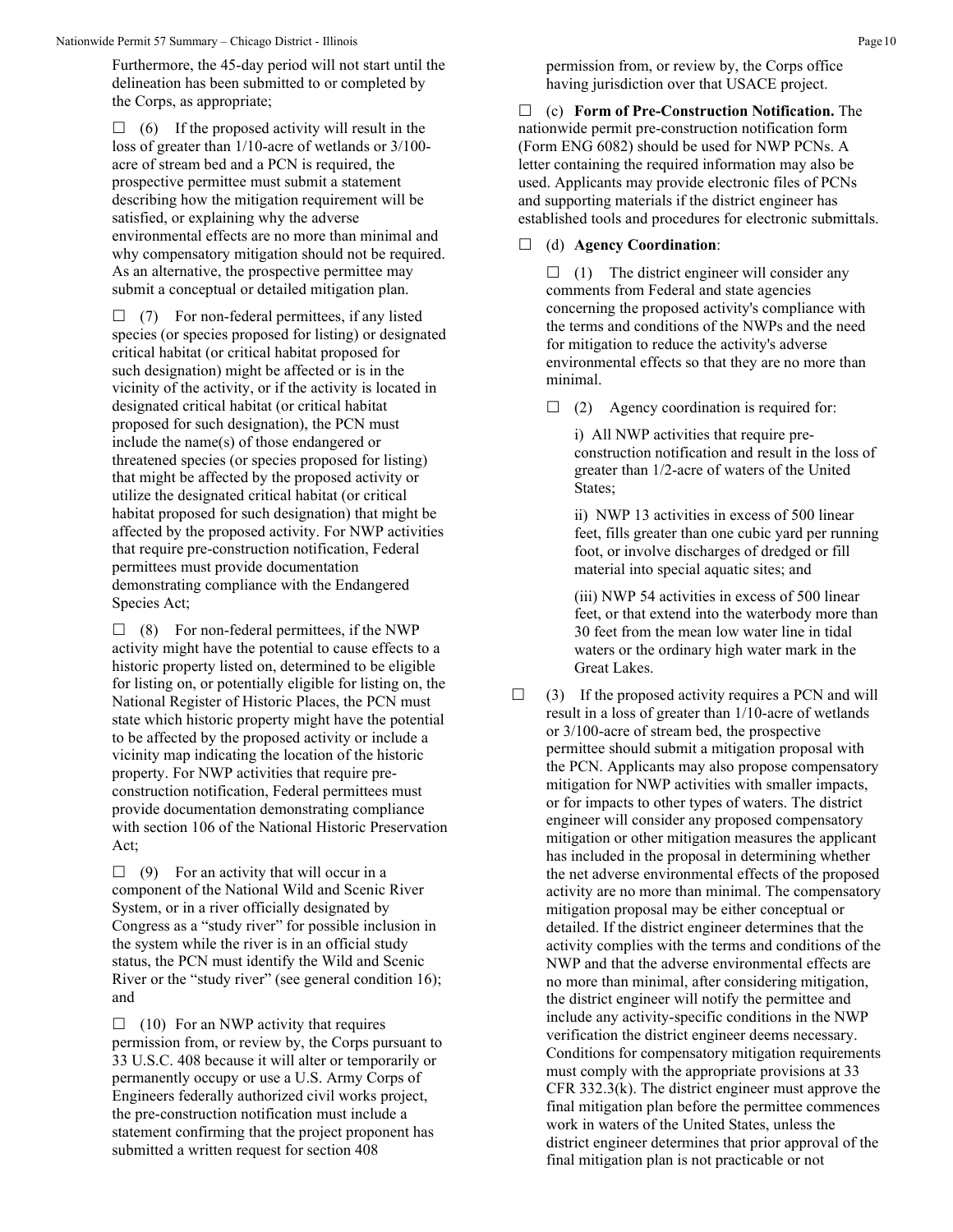necessary to ensure timely completion of the required compensatory mitigation. If the prospective permittee elects to submit a compensatory mitigation plan with the PCN, the district engineer will expeditiously review the proposed compensatory mitigation plan. The district engineer must review the proposed compensatory mitigation plan within 45 calendar days of receiving a complete PCN and determine whether the proposed mitigation would ensure that the NWP activity results in no more than minimal adverse environmental effects. If the net adverse environmental effects of the NWP activity (after consideration of the mitigation proposal) are determined by the district engineer to be no more than minimal, the district engineer will provide a timely written response to the applicant. The response will state that the NWP activity can proceed under the terms and conditions of the NWP, including any activity-specific conditions added to the NWP authorization by the district engineer.

 $\Box$  (4) In cases of where the prospective permittee is not a Federal agency, the district engineer will provide a response to NMFS within 30 calendar days of receipt of any Essential Fish Habitat conservation recommendations, as required by section 305(b)(4)(B) of the Magnuson-Stevens Fishery Conservation and Management Act.

 $\Box$  (5) Applicants are encouraged to provide the Corps with either electronic files or multiple copies of pre-construction notifications to expedite agency coordination.

## **C. District Engineer's Decision**

 $\Box$  1. In reviewing the PCN for the proposed activity, the district engineer will determine whether the activity authorized by the NWP will result in more than minimal individual or cumulative adverse environmental effects or may be contrary to the public interest. If a project proponent requests authorization by a specific NWP, the district engineer should issue the NWP verification for that activity if it meets the terms and conditions of that NWP, unless he or she determines, after considering mitigation, that the proposed activity will result in more than minimal individual and cumulative adverse effects on the aquatic environment and other aspects of the public interest and exercises discretionary authority to require an individual permit for the proposed activity. For a linear project, this determination will include an evaluation of the single and complete crossings of waters of the United States that require PCNs to determine whether they individually satisfy the terms and conditions of the  $NWP(s)$ , as well as the cumulative effects caused by all of the crossings of waters of the United States authorized by NWP. If an applicant requests a waiver of an applicable limit, as provided for in NWPs 13, 36, or 54, the district engineer will only grant the waiver upon a written determination that the NWP activity will result in only minimal individual and cumulative adverse environmental effects.

 $\Box$  2. When making minimal adverse environmental effects determinations the district engineer will consider the direct and indirect effects caused by the NWP activity. He or she will also consider the cumulative adverse environmental

effects caused by activities authorized by NWP and whether those cumulative adverse environmental effects are no more than minimal. The district engineer will also consider site specific factors, such as the environmental setting in the vicinity of the NWP activity, the type of resource that will be affected by the NWP activity, the functions provided by the aquatic resources that will be affected by the NWP activity, the degree or magnitude to which the aquatic resources perform those functions, the extent that aquatic resource functions will be lost as a result of the NWP activity (e.g., partial or complete loss), the duration of the adverse effects (temporary or permanent), the importance of the aquatic resource functions to the region (e.g., watershed or ecoregion), and mitigation required by the district engineer. If an appropriate functional or condition assessment method is available and practicable to use, that assessment method may be used by the district engineer to assist in the minimal adverse environmental effects determination. The district engineer may add case-specific special conditions to the NWP authorization to address site-specific environmental concerns.

 $\Box$  3. If the proposed activity requires a PCN and will result in a loss of greater than 1⁄10-acre of wetlands or streams, the prospective permittee should submit a mitigation proposal with the PCN. Applicants may also propose compensatory mitigation for NWP activities with smaller impacts, or for impacts to other types of waters. The district engineer will consider any proposed compensatory mitigation or other mitigation measures the applicant has included in the proposal in determining whether the net adverse environmental effects of the proposed activity are no more than minimal. The compensatory mitigation proposal may be either conceptual or detailed. If the district engineer determines that the activity complies with the terms and conditions of the NWP and that the adverse environmental effects are no more than minimal, after considering mitigation, the district engineer will notify the permittee and include any activity-specific conditions in the NWP verification the district engineer deems necessary. Conditions for compensatory mitigation requirements must comply with the appropriate provisions at 33 CFR 332.3(k). The district engineer must approve the final mitigation plan before the permittee commences work in waters of the United States, unless the district engineer determines that prior approval of the final mitigation plan is not practicable or not necessary to ensure timely completion of the required compensatory mitigation. If the prospective permittee elects to submit a compensatory mitigation plan with the PCN, the district engineer will expeditiously review the proposed compensatory mitigation plan. The district engineer must review the proposed compensatory mitigation plan within 45 calendar days of receiving a complete PCN and determine whether the proposed mitigation would ensure that the NWP activity results in no more than minimal adverse environmental effects. If the net adverse environmental effects of the NWP activity (after consideration of the mitigation proposal) are determined by the district engineer to be no more than minimal, the district engineer will provide a timely written response to the applicant. The response will state that the NWP activity can proceed under the terms and conditions of the NWP, including any activity-specific conditions added to the NWP authorization by the district engineer.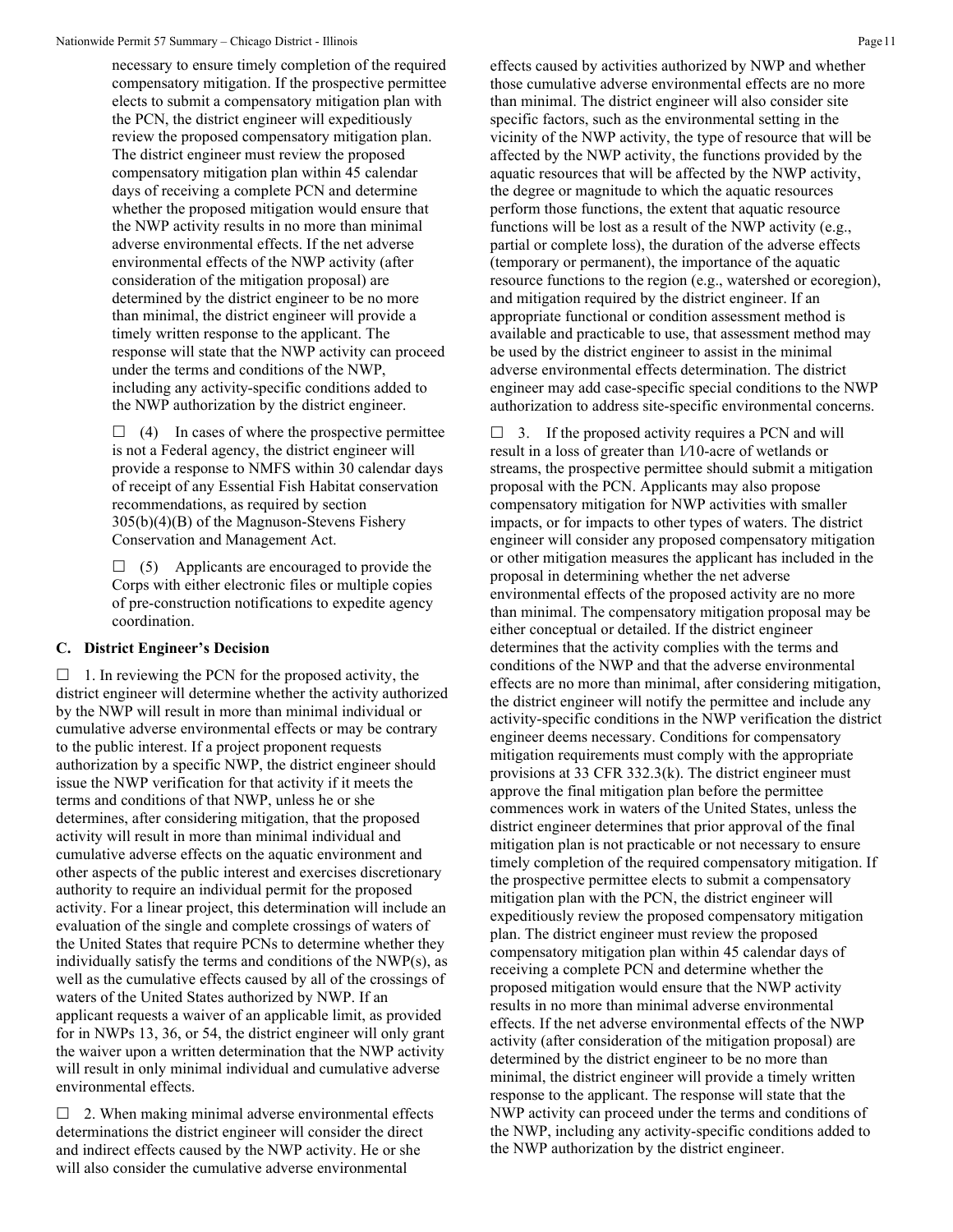$\Box$  4. If the district engineer determines that the adverse environmental effects of the proposed activity are more than minimal, then the district engineer will notify the applicant either: (a) That the activity does not qualify for authorization under the NWP and instruct the applicant on the procedures to seek authorization under an individual permit; (b) that the activity is authorized under the NWP subject to the applicant's submission of a mitigation plan that would reduce the adverse environmental effects so that they are no more than minimal; or (c) that the activity is authorized under the NWP with specific modifications or conditions. Where the district engineer determines that mitigation is required to ensure no more than minimal adverse environmental effects, the activity will be authorized within the 45-day PCN period (unless additional time is required to comply with general conditions 18, 20, and/or 31), with activity-specific conditions that state the mitigation requirements. The authorization will include the necessary conceptual or detailed mitigation plan or a requirement that the applicant submit a mitigation plan that would reduce the adverse environmental effects so that they are no more than minimal. When compensatory mitigation is required, no work in waters of the United States may occur until the district engineer has approved a specific mitigation plan or has determined that prior approval of a final mitigation plan is not practicable or not necessary to ensure timely completion of the required compensatory mitigation.

#### D. **Further Information**

1. District engineers have authority to determine if an activity complies with the terms and conditions of an NWP.

2. NWPs do not obviate the need to obtain other federal, state, or local permits, approvals, or authorizations required by law.

3. NWPs do not grant any property rights or exclusive privileges.

4. NWPs do not authorize any injury to the property or rights of others.

5. NWPs do not authorize interference with any existing or proposed Federal project (see general condition 31).

#### E. **Definitions**

**Best management practices (BMPs)**: Policies, practices, procedures, or structures implemented to mitigate the adverse environmental effects on surface water quality resulting from development. BMPs are categorized as structural or nonstructural.

**Compensatory mitigation**: The restoration (re-establishment or rehabilitation), establishment (creation), enhancement, and/or in certain circumstances preservation of aquatic resources for the purposes of offsetting unavoidable adverse impacts which remain after all appropriate and practicable avoidance and minimization has been achieved.

**Currently serviceable**: Useable as is or with some maintenance, but not so degraded as to essentially require reconstruction.

**Direct effects**: Effects that are caused by the activity and occur at the same time and place.

**Discharge**: The term "discharge" means any discharge of dredged or fill material into waters of the United States.

**Ecological reference:** A model used to plan and design an aquatic habitat and riparian area restoration, enhancement, or establishment activity under NWP 27. An ecological reference may be based on the structure, functions, and dynamics of an aquatic habitat type or a riparian area type that currently exists in the region where the proposed NWP 27 activity is located. Alternatively, an ecological reference may be based on a conceptual model for the aquatic habitat type or riparian area type to be restored, enhanced, or established as a result of the proposed NWP 27 activity. An ecological reference takes into account the range of variation of the aquatic habitat type or riparian area type in the region.

**Enhancement**: The manipulation of the physical, chemical, or biological characteristics of an aquatic resource to heighten, intensify, or improve a specific aquatic resource function(s). Enhancement results in the gain of selected aquatic resource function(s), but may also lead to a decline in other aquatic resource function(s). Enhancement does not result in a gain in aquatic resource area.

**Establishment (creation):** The manipulation of the physical, chemical, or biological characteristics present to develop an aquatic resource that did not previously exist at an upland site. Establishment results in a gain in aquatic resource area.

**High Tide Line**: The line of intersection of the land with the water's surface at the maximum height reached by a rising tide. The high tide line may be determined, in the absence of actual data, by a line of oil or scum along shore objects, a more or less continuous deposit of fine shell or debris on the foreshore or berm, other physical markings or characteristics, vegetation lines, tidal gages, or other suitable means that delineate the general height reached by a rising tide. The line encompasses spring high tides and other high tides that occur with periodic frequency but does not include storm surges in which there is a departure from the normal or predicted reach of the tide due to the piling up of water against a coast by strong winds such as those accompanying a hurricane or other intense storm.

**Historic Property**: Any prehistoric or historic district, site (including archaeological site), building, structure, or other object included in, or eligible for inclusion in, the National Register of Historic Places maintained by the Secretary of the Interior. This term includes artifacts, records, and remains that are related to and located within such properties. The term includes properties of traditional religious and cultural importance to an Indian tribe or Native Hawaiian organization and that meet the National Register criteria (36 CFR part 60).

**Independent utility**: A test to determine what constitutes a single and complete non-linear project in the Corps Regulatory Program. A project is considered to have independent utility if it would be constructed absent the construction of other projects in the project area. Portions of a multi-phase project that depend upon other phases of the project do not have independent utility. Phases of a project that would be constructed even if the other phases were not built can be considered as separate single and complete projects with independent utility.

**Indirect effects**: Effects that are caused by the activity and are later in time or farther removed in distance, but are still reasonably foreseeable.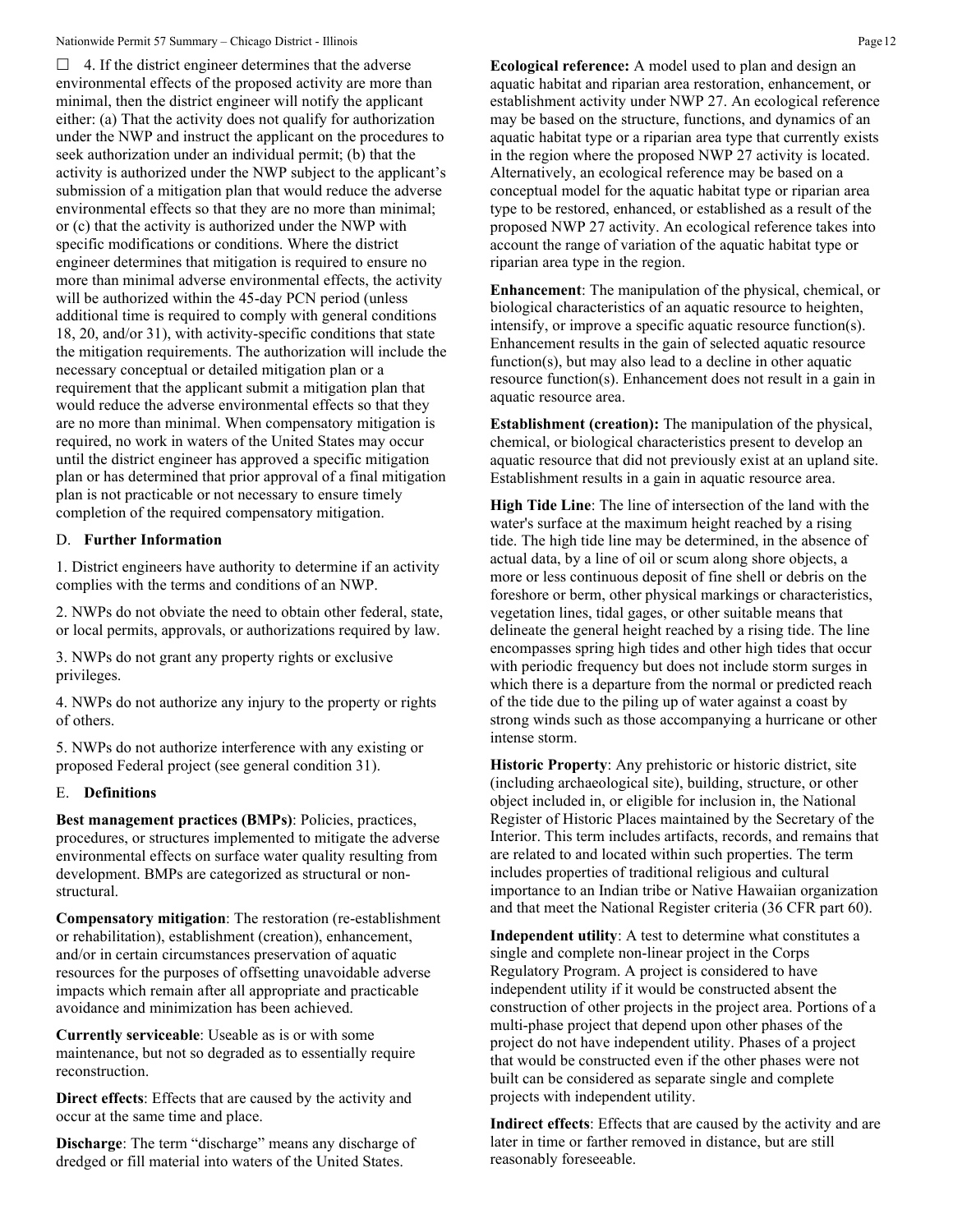**Loss of waters of the United States**: Waters of the United States that are permanently adversely affected by filling, flooding, excavation, or drainage because of the regulated activity. The loss of stream bed includes the acres of stream bed that are permanently adversely affected by filling or excavation because of the regulated activity. Permanent adverse effects include permanent discharges of dredged or fill material that change an aquatic area to dry land, increase the bottom elevation of a waterbody, or change the use of a waterbody. The acreage of loss of waters of the United States is a threshold measurement of the impact to jurisdictional waters for determining whether a project may qualify for an NWP; it is not a net threshold that is calculated after considering compensatory mitigation that may be used to offset losses of aquatic functions and services. Waters of the United States temporarily filled, flooded, excavated, or drained, but restored to pre-construction contours and elevations after construction, are not included in the measurement of loss of waters of the United States. Impacts resulting from activities that do not require Department of the Army authorization, such as activities eligible for exemptions under section 404(f) of the Clean Water Act, are not considered when calculating the loss of waters of the United States.

**Navigable waters:** Waters subject to section 10 of the Rivers and Harbors Act of 1899. These waters are defined at 33 CFR part 329.

**Non-tidal wetland**: A non-tidal wetland is a wetland that is not subject to the ebb and flow of tidal waters. Non-tidal wetlands contiguous to tidal Start Printed Page 57394waters are located landward of the high tide line (i.e., spring high tide line).

**Open water**: For purposes of the NWPs, an open water is any area that in a year with normal patterns of precipitation has water flowing or standing above ground to the extent that an ordinary high water mark can be determined. Aquatic vegetation within the area of flowing or standing water is either non-emergent, sparse, or absent. Vegetated shallows are considered to be open waters. Examples of "open waters" include rivers, streams, lakes, and ponds.

**Ordinary High Water Mark**: The term ordinary high water mark means that line on the shore established by the fluctuations of water and indicated by physical characteristics such as a clear, natural line impressed on the bank, shelving, changes in the character of soil, destruction of terrestrial vegetation, the presence of litter and debris, or other appropriate means that consider the characteristics of the surrounding areas.

**Perennial stream**: A perennial stream has surface water flowing continuously year-round during a typical year.

**Practicable**: Available and capable of being done after taking into consideration cost, existing technology, and logistics in light of overall project purposes.

**Pre-construction notification:** A request submitted by the project proponent to the Corps for confirmation that a particular activity is authorized by nationwide permit. The request may be a permit application, letter, or similar document that includes information about the proposed work and its anticipated environmental effects. Pre-construction notification may be required by the terms and conditions of a nationwide permit, or by regional conditions. A preconstruction notification may be voluntarily submitted in cases where pre-construction notification is not required and the project proponent wants confirmation that the activity is authorized by nationwide permit.

**Preservation**: The removal of a threat to, or preventing the decline of, aquatic resources by an action in or near those aquatic resources. This term includes activities commonly associated with the protection and maintenance of aquatic resources through the implementation of appropriate legal and physical mechanisms. Preservation does not result in a gain of aquatic resource area or functions.

**Re-establishment**: The manipulation of the physical, chemical, or biological characteristics of a site with the goal of returning natural/historic functions to a former aquatic resource. Re-establishment results in rebuilding a former aquatic resource and results in a gain in aquatic resource area and functions.

**Rehabilitation**: The manipulation of the physical, chemical, or biological characteristics of a site with the goal of repairing natural/historic functions to a degraded aquatic resource. Rehabilitation results in a gain in aquatic resource function, but does not result in a gain in aquatic resource area.

**Restoration**: The manipulation of the physical, chemical, or biological characteristics of a site with the goal of returning natural/historic functions to a former or degraded aquatic resource. For the purpose of tracking net gains in aquatic resource area, restoration is divided into two categories: Reestablishment and rehabilitation.

**Riffle and pool complex**: Riffle and pool complexes are special aquatic sites under the 404(b)(1) Guidelines. Riffle and pool complexes sometimes characterize steep gradient sections of streams. Such stream sections are recognizable by their hydraulic characteristics. The rapid movement of water over a course substrate in riffles results in a rough flow, a turbulent surface, and high dissolved oxygen levels in the water. Pools are deeper areas associated with riffles. A slower stream velocity, a streaming flow, a smooth surface, and a finer substrate characterize pools.

**Riparian areas**: Riparian areas are lands next to streams, lakes, and estuarine-marine shorelines. Riparian areas are transitional between terrestrial and aquatic ecosystems, through which surface and subsurface hydrology connects riverine, lacustrine, estuarine, and marine waters with their adjacent wetlands, non-wetland waters, or uplands. Riparian areas provide a variety of ecological functions and services and help improve or maintain local water quality. (See general condition 23.)

**Shellfish seeding**: The placement of shellfish seed and/or suitable substrate to increase shellfish production. Shellfish seed consists of immature individual shellfish or individual shellfish attached to shells or shell fragments (i.e., spat on shell). Suitable substrate may consist of shellfish shells, shell fragments, or other appropriate materials placed into waters for shellfish habitat.

**Single and complete linear project:** A linear project is a project constructed for the purpose of getting people, goods, or services from a point of origin to a terminal point, which often